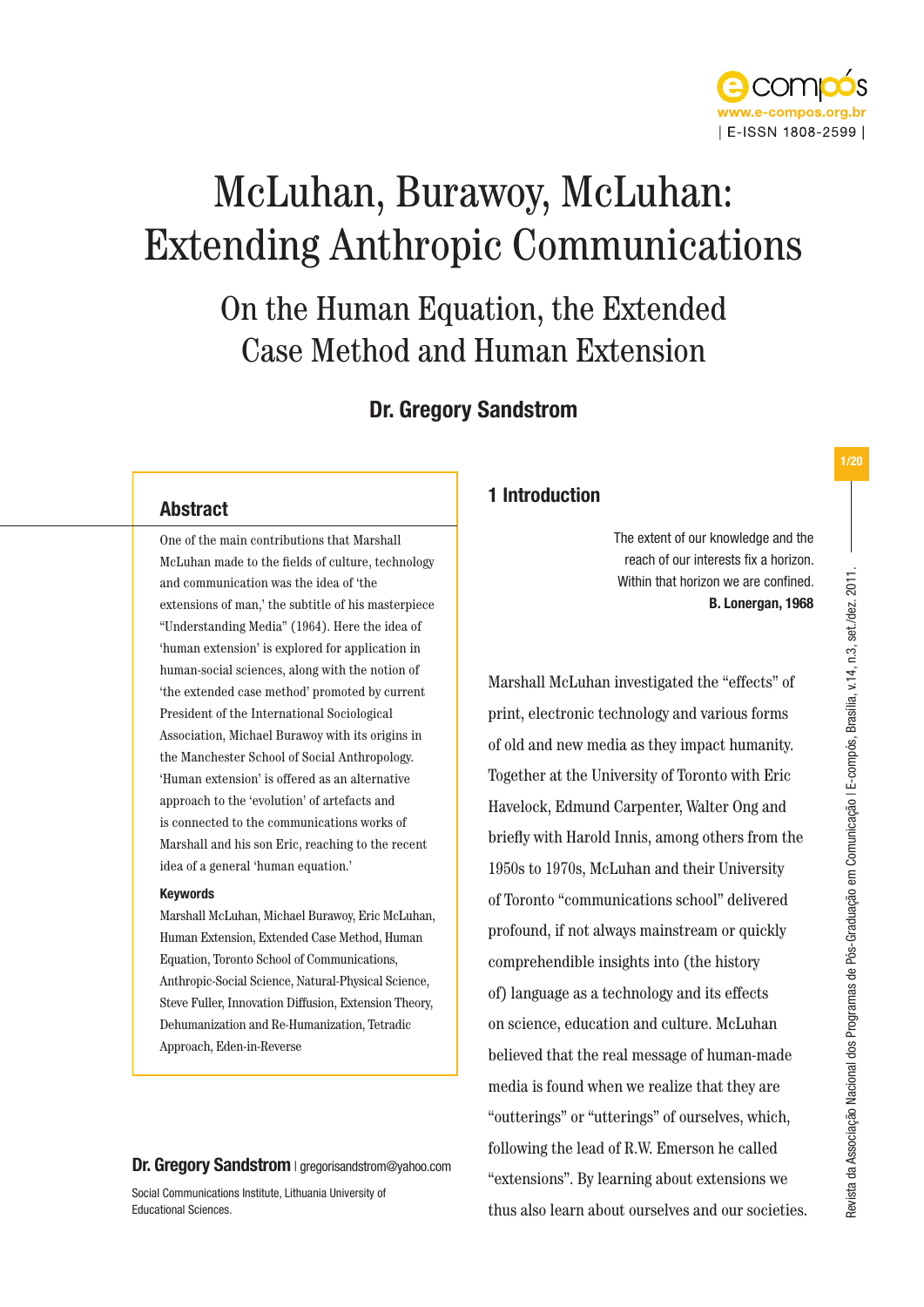

In 1988, Marshall's son Eric gathered and published several papers and notes from his father's pioneering work, weaving together his own thoughts with private discussions they had held on language, media, science and communication. This was presented in the form of a systematic approach to media studies, culture, technology and linguistics. As a book with a method-as-starting-point, the McLuhans left open the possibility of continuing their work on "four effects", or the so-called 'laws of media' if it could find its way into currency and resonate into the 21st century among people in the scientific, humanitarian and artistic communities. This article is one attempt to identify such a possibility and presents the laws of media as a cognitive foundation stone for contemporary science, philosophy and religion discourse, which can be highlighted especially in McLuhan's use of the term "extension".

This description may raise initial concerns from the reader. For example, should such topics as media and communication even count as "scientific", let alone be suggested as constituting the basis for a "new science", as indicated in *Laws of Media's* subtitle? Could an English professor and his son ever possibly hope to solve long-standing puzzles in (natural) sciences, through cross-disciplinary applications of literary theory and "media studies", with the help of clever aphorisms and clichés tempered in the

light of Catholic theology? Why does "religion" necessarily come into the topic when discussing the McLuhan corpus of communications works?

To answer these legitimate concerns will be yet another test for the McLuhans' marvellous method and may ultimately help to measure the future McLuhan legacy in both the wired and wireless "global village". It will serve to highlight the lasting success and impact of a Canadian scholar-prophet $1$ of the Electronic-Information age (EI Age).

Even as the *Laws of Media* (LoM) was received relatively quietly in the mainstream Academy, "the New Science" took the subtitle role of a typical provocative McLuhan probe. Just what kind of a "new science" did the McLuhans together propose, prepare and imagine? Were they not being more than a bit presumptuous in suggesting they had built a "science" as nonscientists, nay, as English professors?

In combination with M. McLuhan's notions of "information overload" and the "extensions of man(kind)", the paper below furthers the trend of reflexive, anthropic- or human-social science (HSS) as a means of recovering old understandings of human existence in the exploding/imploding EI Age. It is dedicated to global-personal communications theories and to the special position of the human being in an M-dimensional, (potentially or probably)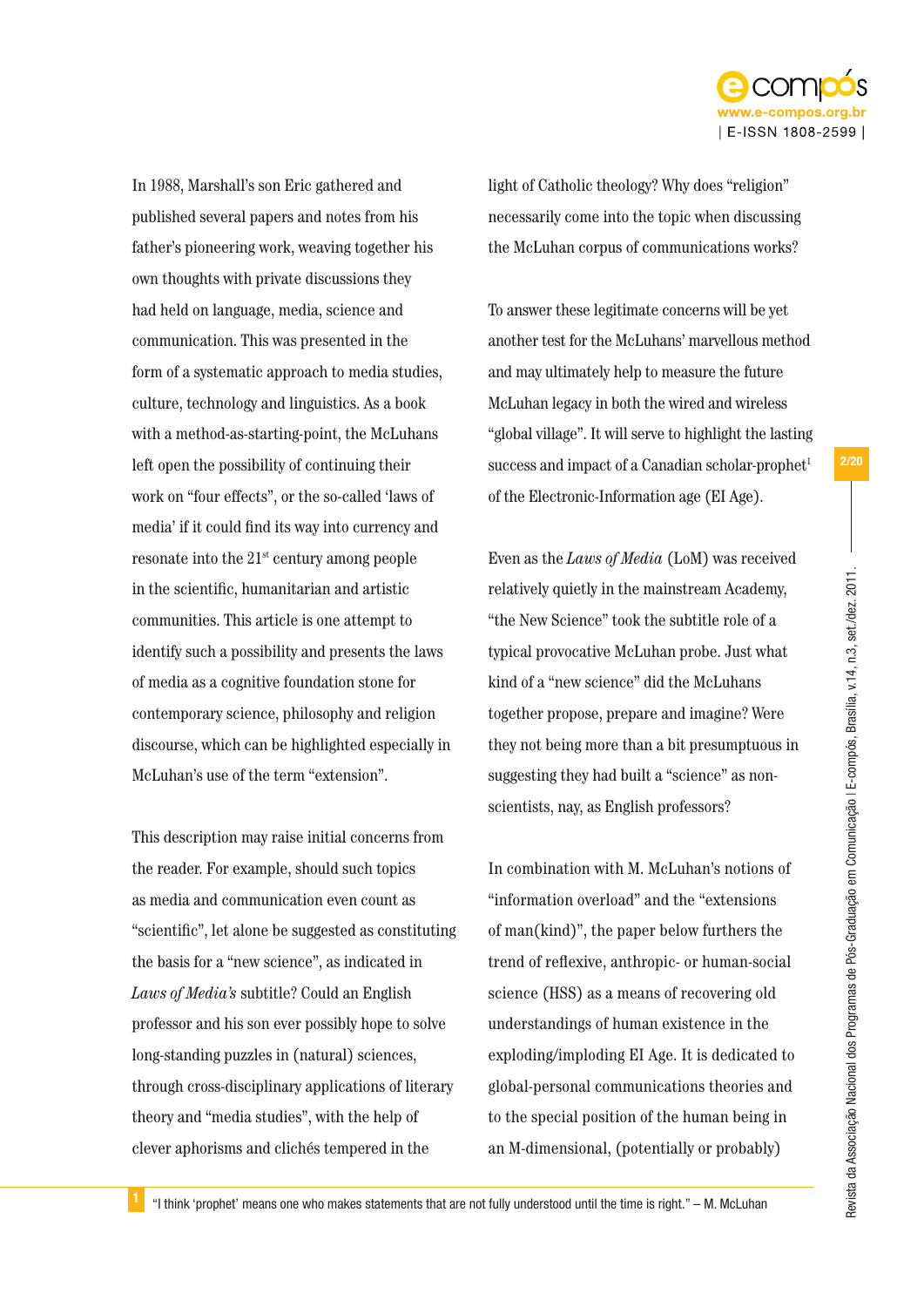

divine universe, viewed from within the Adamic/ anthropic tradition (more below). M. McLuhan, after all, was himself a Catholic Christian, who accepted the account of Adam and Eve's creation in a Garden.

This paper starts visually, using images to display the McLuhans' "new science" of "proportionality", in the form of "ratios among ratios." It then looks at British-USAmerican Michael Burawoy's "extended case method", its significance for sociology and briefly at its background in British social anthropology. It then turns to a new sociological approach called "human extension", which the author is developing, in drawing on the work of both M. and E. McLuhan as sources of inspiration, provocation and comparison along the way. Is "Human Extension" a suitable sociological methodology to use alongside of E. McLuhan's teachings about the Human Equation in pursuit of advances for communications sciences in the EI age?

The McLuhans' new science does not reduce or collapse into a dogmatic religion, fragment or crack into mere psycho-linguistic ideology or elevate itself out of proper proportion into "scientism". Likewise, over-use of "extension" is denied by the principles of anthropicsocial thought laid out below and elsewhere (SANDSTROM, 2011, 2010, 2008, 2005). The reader should not think human extension is life-saving, enemy-defeating or overcoming-of-Darwinian biological science. This paper does not address biological ideas or theories, but rather challenges the dominant ideology of change in HSSs: evolutionism, offering "extension" as a potential alternative way forward. This text probes, provokes and in the end provides a general sociological method and an equation suitable for application in HSSs and in everyday human life and perception.

Following M. McLuhan's scholarship, this paper takes a "mosaic" approach, which simply means it does not follow a linear argument. The paper speaks simultaneously to all four parts in the Tetrad, thus resonating ideas among the ratios, which address every human being as a function or feature of "being human". If one is a human person, they cannot conceivably escape from the images presented herein. Many questions are nevertheless raised that are left unanswered. Several images are used to this effect, including the McLuhans' Tetrads and M. Burawoy's 4-quadrant models.

# 2 Tables and Tetrads – Introduction to the Human Equation

They became what they beheld. **W. Blake, 1804**

For M. McLuhan, the term "media" came to be used quite broadly to include technologies, artefacts and even words and theories of human discovery, which may all be analyzed in the unique tetrad-form of four effects displayed (post hum) in *Laws of Media* (*LoM*). In *LoM,*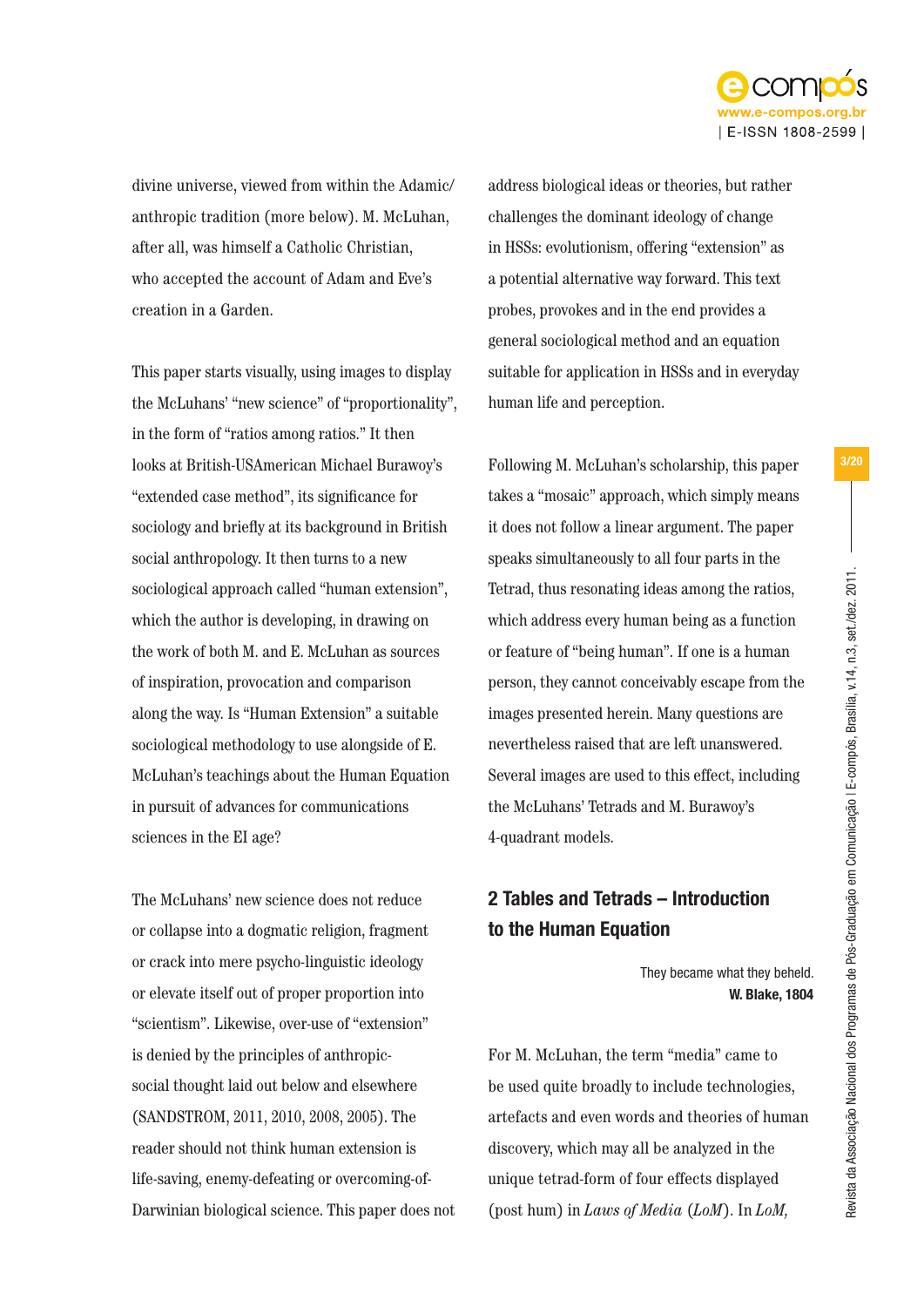

M. McLuhan's earlier work unites in a grand systematic that brings all language, aural and visual culture, technology, theoretical relativizing and positioning to bear in an inspiring mix of catholic genius and mysticalscientific allure. The medium *is* the message and the method *is* what matters in *LoM*. Does the McLuhan method matter enough to actually be called a "new science", based on Grammar, or is it just a re-visioning of traditional science that plays into philosophical demarcation games? Perhaps "new social science" may prove an apt qualification, so that work building on the "four effects" can move forward.

The four effects, in a complementary ratio to Aristotle's four causes, themselves allow for an internal evaluative approach to whatever theoretical topic the participant (reader) chooses to apply them. If one can think in the language of four causes, then one can imagine in the language of four effects. The media tetrad and its implications for science, philosophy and generally for human life are therefore meant to shock us (sensibly, deep to the core) and to open new doors to further discovery; they follow the historic lead of G. Vico's *Scienza Nuova* and F. Bacon's *Novum Organum*.

In his youthful words,<sup>2</sup> in order to understand universal 'laws' of human life, what is required is training in philosophy and psychology. This requires familiarity not only with natural sciences, but also literature and history, human thought and action. Indeed, M. McLuhan's vision of the cosmos can be called most appropriately an integral approach (cf. P.A. Sorokin, 1948), displayed most insightfully in the four effects.

Michael Burawoy, Professor of Sociology at Berkeley University, California, uses the number four repeatedly, in explanations and diagrams. He even quotes the four-part schemes used by others, e.g. Jack Katz' 4 'Rs' of "analytic fieldwork": Reactivity, Reliability, Replicability and Representativeness; as an example of a "positive science" approach, to which he does not aspire in his ethnographic sociology*.*

Here are presented two Models, viewed as Quadrants, in which Burawoy (2009, p. 64) speaks in ratios and relations of knowledge.

There is no space here to go into Grounded theory; suffice it to say that there is a link with the (neo-) Marxist materialism that Burawoy is promoting as being contra "grounding". As M. McLuhan once

<sup>2</sup> We may note from M. McLuhan's personal letters at 19, while entering the University of Manitoba (Canada): "When I have had a bit more philosophy and psychology... I am going to work out some of the great [unexamined and universal] 'laws' that govern the affairs of men, temporal and spiritual...What I should do would be to take this field of the 'laws' and show that in spheres of science, literature, history, thought, action, human and superhuman, everything is a mass of timeless truth and consistent order. I would take a number of concrete examples and work them out in detail... I feel that if I am to make a contribution here, that it will be one of stimulating minds better fitted than mine to elaborate the theory. [That theory of the laws] possesses the advantage of simplicity and I am convinced that it is ever so close to the truth."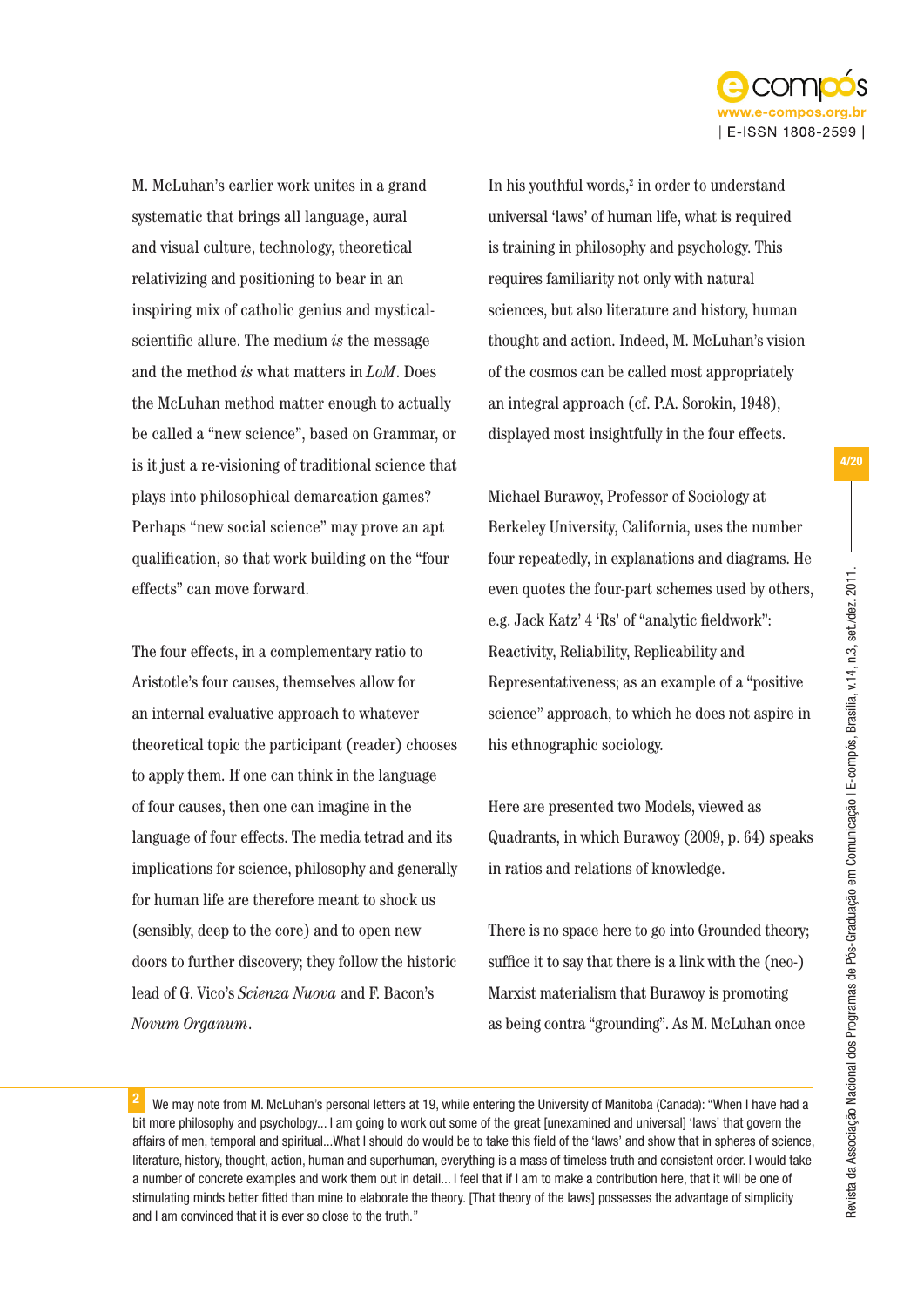



answered to a question about why he is sometimes misunderstood, he responded this way: "My writings often baffle people because I begin with ground and they begin with figure." (COUPLAND, 2010). Here an opening is seen for discussion between the McLuhans and Burawoy (2009, p. 43-44) regarding the "dialectic" of human-oriented figure, ground and extension discourse.

> Dialogue is the unifying principle of reflexive science, which is dialogical in each of its four dimensions. It calls for intervention of

the observer in the life of the participant; it demands an analysis of interaction within social situations; it uncovers local processes in a relationship of mutual determination with external social forces; and it regards theory as emerging not only in dialogue between participant and observer but also among observers now viewed as participants in a scientific community.

For us, reflexive science is synonymous with anthropic-social science (HSS). That is, when we say that we are speaking of or doing HSSs, we assume reflexivity in our methodologies.

### Tetrad<sup>3</sup> 2 Four Methods of Social Science

| Techniques of Research  | Positive        | Reflexive            |
|-------------------------|-----------------|----------------------|
| Interview               | Survey research | Clinical research    |
| Participant observation | Grounded theory | Extended case method |

 $3$  I refer to this as a 'Tetrad,' though Burawoy does not himself use this term. It takes a different shape and structure, but nevertheless is based on 4 major categories that it places in relation to one another. To keep consistency of names, all 'images' here are labelled Tetrads.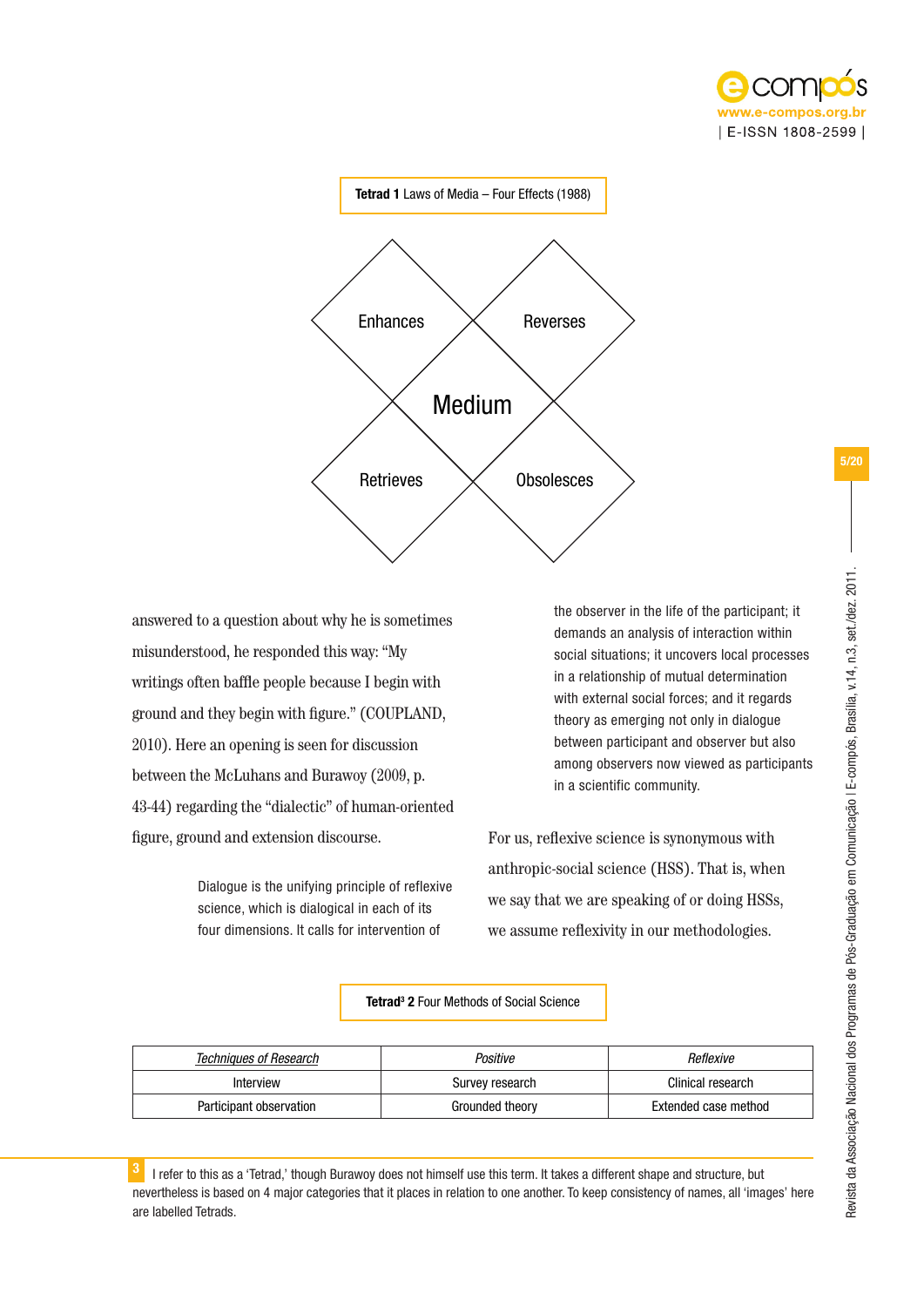

One cannot consider oneself to be "doing social science" without accepting the influence of reflexivity on their own "acts" of scientific participation as well as in their communications with other scientists and non-scientists, even though there are many ways that people might wish to define "reflexivity".

This is the new "division of labour" that has taken the 21st century social sciences world by storm. According to Burawoy's model, my argument here is positioned in the critical and public domains, applying "reflexive knowledge" and appealing to both Academic and Extra-Academic Audiences. Like Burawoy, I support engaging the public and civil society as a primary and inescapable feature of being a "real" sociologist.4 Burawoy's approach is not conducive only to Marxism or to Marxists. This approach emphasizes critical communications and public dialogue as necessary features of sociological education, training, production and consumption of sociology.

E. McLuhan's Human Equation likewise places considerable focus on education and communications in the context of dialogue among people, for the betterment of humanity as a whole. "The Human Equation deals with the relation between humans and our media, technologies, languages, theories, ideologies, and ideas…" writes E. McLuhan (2010, p. 5). The major challenge is how to measure or compare these observable and traceable ratios and relations and to build an operational system of educational articulation for this practicaltheoretical approach.

As M. McLuhan (1964, p. 91) stated, "The use of any kind of medium or extension of man alters the patterns of interdependence among people, as it alters the ratio among our senses." Here we uncover a massive opportunity or self-responsibility for building contemporary studies in the realm of communications and anthropic-social thought. By studying the ratios among our senses through the "extensions of man", we are faced with a daunting challenge in terms of pattern recognition in the EI age. To meet this challenge, we can overcome the negative-normative shadow of positivism and

Tetrad 3 Division of Sociological Labour (2005b: 11)

|                        | Academic Audience | Extra-academic Audience |
|------------------------|-------------------|-------------------------|
| Instrumental Knowledge | Professional      | Policy                  |
| Reflexive Knowledge    | Critical          | Public                  |

Acknowledgment goes to Dmitri V. Ivanov for suggesting "real sociology" or "actual sociology" in contrast to Burawoy's "public sociology".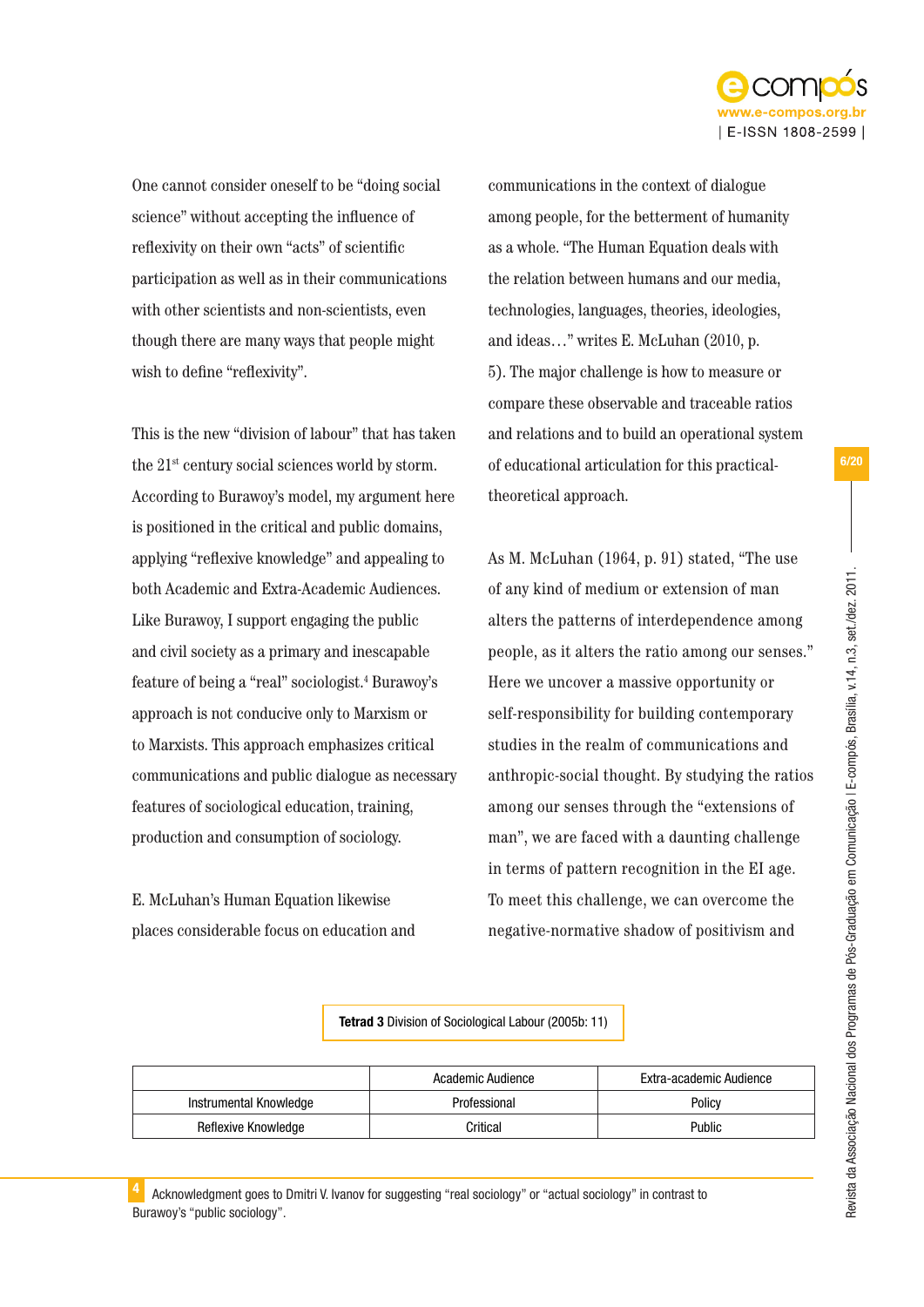

explore the changes in sense ratios brought on by the "extensions of man".

E. McLuhan (2010, p. 3, my italics) continues the thought, in saying, "Our equation is therefore composed of *ratios among ratios* — a form that used to be called proper proportionality". While the mysterious aim for "proper proportionality" in human-social interactions has remained elusive – a so-called Golden Ratio of institutional forms (KIRDINA, 2001) – what is most important on this theme is to clarify that "ratio" can nevertheless be applied in the context of education and communication studies as a whole. By identifying patterns of human-making, we escape the evolutionary paradigm's dehumanizing approach and doubts about the "uniqueness" of humanity on the cosmological scale. Such negativity towards humanity has crept deeply into the heart of western ideological "scientism", which this paper aims tangentially to confront.

It is E. McLuhan's (2010, p. 3) focus on defining humanity as a special category that draws my attention here.

> All of the components of our equation are human ones, so we called it, and this study, the Human Equation. Our four postures fit the equation…The human organism also has exactly four ways to move or four modes of action. One or more of the postures and modes of action are in use every moment of your life.

Notice that E. McLuhan even speaks "'reflexively" to the reader (to 'you'), which serves to show

some differences with patterns of scholarship in his father's time. This leads me as a sociologist to acknowledge that others in the Academy treat "the humanity in human beings" quite carefully, without necessarily succumbing to biological or physical reductionist approaches.

With these images and ratios now gathered, we can move forward looking at human communications, through the notion of "extension", "extending" and "extendedness", along with Burawoy's notions of "reflexive science" and "the extended case method".

# 3 Michael Burawoy, the 'Extended Case Method' and Ethnographic Sociology

M. Burawoy is one of those enigmatic characters that come along once in a generation. It is remarkable when one thinks about the path that he has travelled to reach the pinnacle of the academic-sociological world, when in truth Burawoy does not as often call him-self a sociologist as an ethnographer. In speaking about Burawoy's travels and discoveries, we are here specifically addressing human communications and the notion of 'human extensions' in looking at Burawoy's ethnographic method.

Burawoy's work builds on the Manchester (U.K.) School of Social Anthropology's "Extended Case Method" (ECM). The ECM was put to work analysing a series of case "situations" in the late 1950s (MITCHELL, 1956) and early 1960s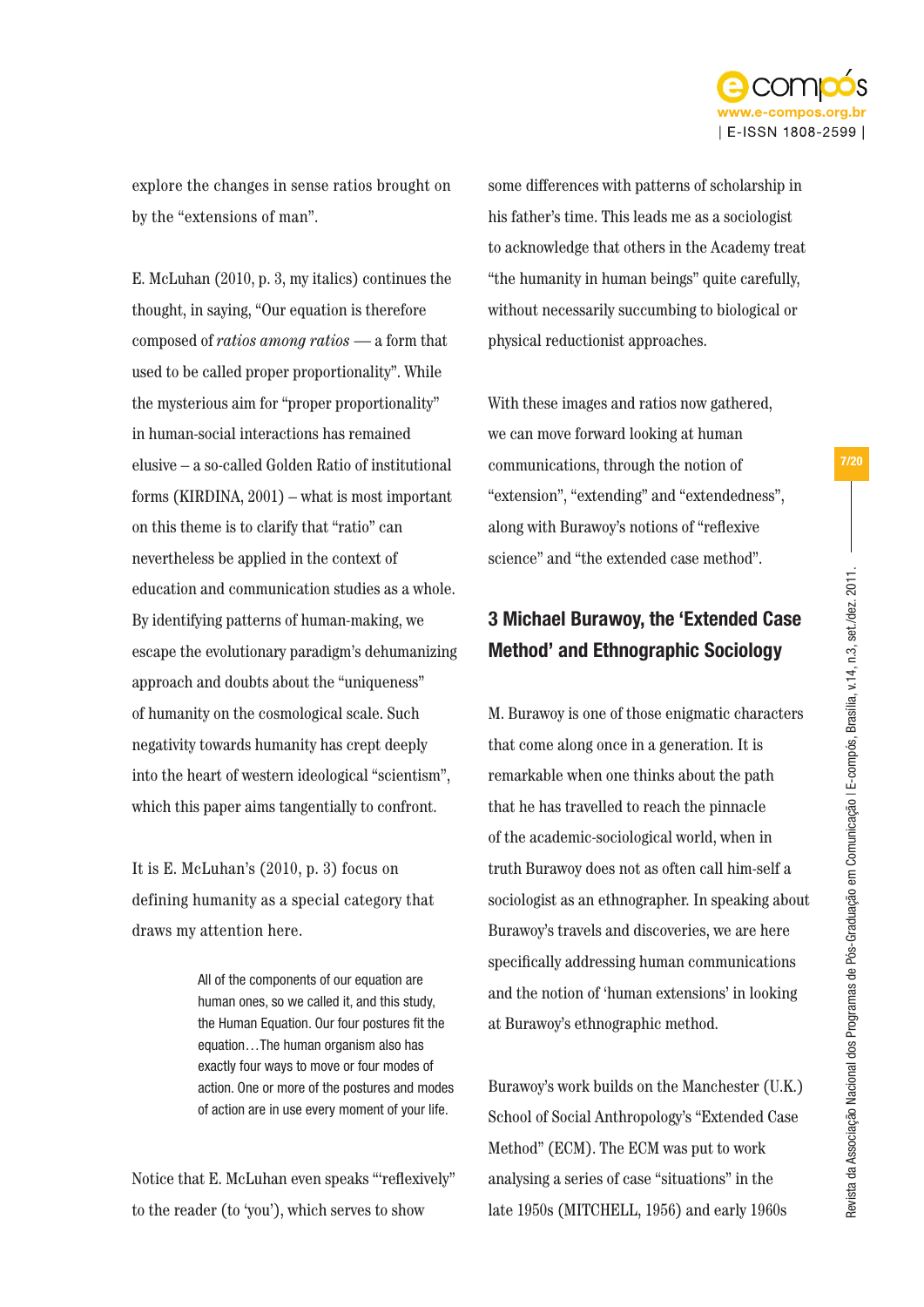

(GLUCKMAN, 1961, 1964), which provided a window onto so-called micro- and macro- society. This approach studied a given situation over a period of time, e.g. over a decade, long-term, in which individual strategies and choices were displayed in the context of everyday life. A signal text for ECM is the *Extended Case Study* by Max Gluckman, founder of the Manchester School.

Worthy of note, the ECM is also referred to as a "situational analytic approach" (e.g. Jaap van Velsen) and as "extended case studies", which follow a general social-anthropological method of "going to the spot" (H. Innis 1930s & 40s). In this way research was to be conducted and contributions to knowledge made by being active "n the field". This confirms what Evens and Handelman (2006, p. 95) says: "Following one's nose is at the crux of what came to be called the extended case method."

Burawoy (1998, p. 5) explains the ECM in his own words: "The extended case method applies reflexive science to ethnography in order to extract the general from the unique, to move from the 'micro' to the 'macro,' to connect the present to the past in anticipation of the future, all by building on preexisting theory." It may be a mouthful, but this kind of holistic-seeking balance is what makes the work of Burawoy so fascinating and at the same time so complex to analyse.

Here are Burawoy's four 'extension principles,' the foundation of the ECM:

A) The extension of participant-observer in the community being studied; B) The extension of observations over time and space; C) The extension from the micro-processes to macro-structures and forces;

D) The extension of theory that is the ultimate goal and foundation of the extended case method.

These are meant to happen simultaneously, just as with the McLuhans' tetrads. The core feature of this approach is distinguishing between general claims and universal theories. Theories can be "extended' from person to person, but theories are not defined alone by individual communications when they are raised to the level of "social"<sup>5</sup> situations. Gluckman and the Manchester School's approach displayed a new style of "social situational analysis", wherein Gluckman (1961, p. 14) spoke of "the extended case on a large [historical] scale."

Some people have seen Burawoy's use of the ECM as a kind of middle-range (Mertonian) theory, demonstrable in his populist push for "public sociology". This is difficult to allow for with Burawoy, however, due to his (neo-) Marxist<sup>6</sup> leanings. It would make little sense

The term "society" was called into doubt by Gluckman (1961), who instead referred to "social fields".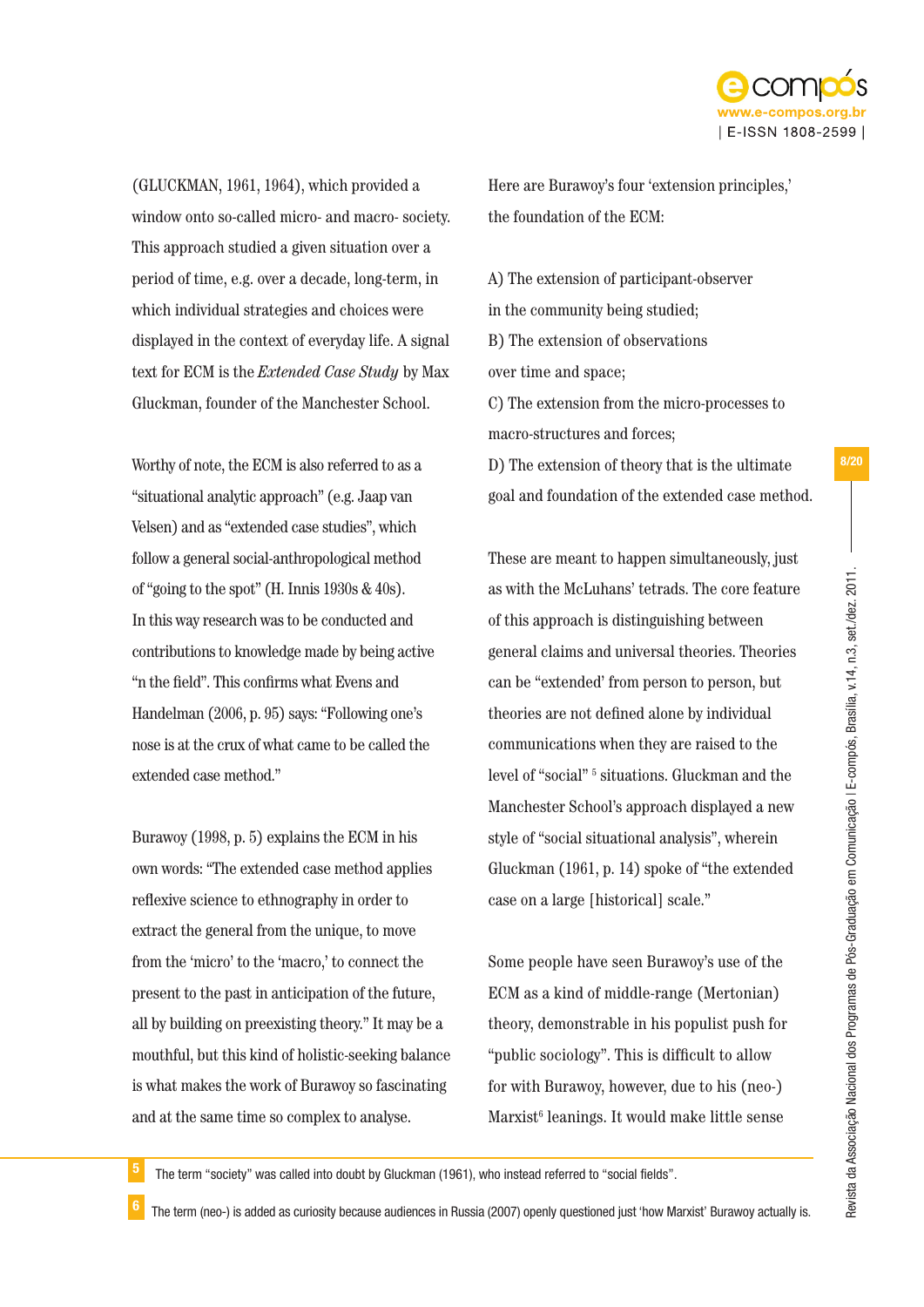

for him to place Marx "inside" of Merton, when "(neo-)Marxism" is still a self-label with which Burawoy identifies. At the same time, the requirements of a new threshold of 'revolution!' and "no private property" in Marx makes Burawoy a wide target, even if he does not defend these features of Marxism.

It is delightful that Burawoy faces these challenges with dignity and an inter-cultural sense of humour and humility. To explain the good of the ECM, Burawoy states, "It's [more] useful in expressing the way in which consciousness becomes concrete." What it does is point to the details of life as expressions of trust and belief, which are "extended" into actions in the "real world". As Evens and Handelman (2006) notes, "the extended case is inherently processual," but that does not mean it has no concern with origins. Thus, Burawoy is analysing from the specific (origins, results) to the general (processes, systems) in a generally dialectical exercise.

Burawoy has made "extension" available for sociology on the global scale by speaking about it using ethnographic methodology and by becoming President of the International Sociological Association (ISA). *The Extended Case Method* is Burawoy's (1998) most quoted paper. In the first footnote, he tells: "I have been writing this paper for twenty years." Then a book of the same title followed in 2009. One might wonder what obstacles he overcame in

writing about "extension" and also how or in what ways mathematics and ethnography are somehow connected in his "extended cases". Extension is now prominently placed, for people to build upon it in the international sociological, ethnographical and/or social anthropological worlds.

Further applications of "extension theory" via H. Grassmann (1844, 1862) and A. N. Whitehead (1979), even without focusing on "cases", however, may be possible through Burawoy's familiarity with mathematics. When does one speak about a "case" having been "extended", i.e. when to use the past tense in contrast to when the researcher or public sociologist is "still extending?" I would like to hear more from sociologists and communications theorists about these things especially while Burawoy's efforts are given utmost opportunity for amplification during his 2010-2014 ISA Presidency.

# 4 Speaking Human Extension in the 21st Century Global Village

Electric circuitry has overthrown the regime of 'time' and 'space' and pours upon us instantly and continuously the concerns of all other men. It has reconstituted dialogue on a global scale. Its message is Total Change, ending psychic, social, economic, and political parochialism. The old, civic, state, and national groupings have become unworkable.

M. McLuhan, 1967

## M. McLuhan (1964) foreshowed in

*Understanding Media* the possibility that a "new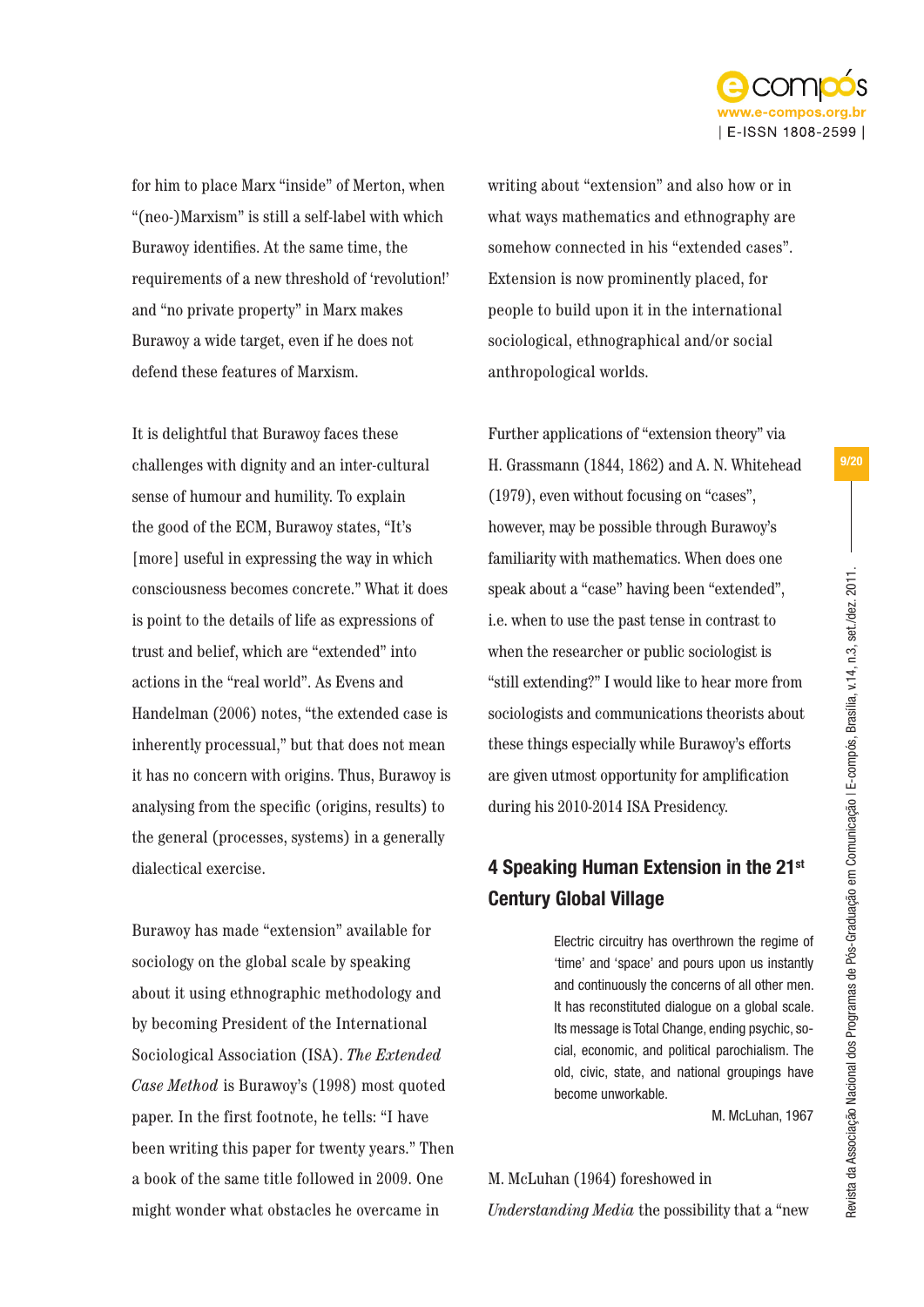

science" could be built to help us learn about human communications systems, electronictechnological development and knowledge transfers and to equip us with media literacy. The purpose was to help interpret and navigate the needs of the day in a highly-developed industrialised society, entering the EI age. This text takes forward steps in that mission as a study in communicating science, the McLuhans' "new science", in particular Human Extensions and the Human Equation to guide us in how we use our eyes, ears, body and soul in understanding ourselves, as well as our natural and human-made environments and ecologies.

Human-made things extend from human choices to do, to act and to make some artefact of personal or group creation. The major problematic during the neo-evolutionary sociological era was that choices, decisionmaking, agency and goal-orientation were "technically" disallowed or subsumed by the governing paradigm. Evolution became the monopolistic dictator over "change" in 20th century "western" scientific discourse. Some scholars of course tried to force choice and direction on an essentially non-choice, nonteleological "mechanism" called "natural selection". The concept of "extension" and the duo "human extension" thus offer an alternative to "evolution" by implying a direction (i.e. one cannot extend "nowhere") and by making human choices methodologically central for HSSs.

The academic literature is already rife with "extension" writings, so that adapting extension terminology may be more easily implemented. A *Journal of Extension* was established (1963) in the USA and has flourished with agriculture, education and fisheries research, among other natural resources stewardship fields. A "theory of extension" was coined to explore the topic of "innovation diffusion" (ROGERS, 1962), for example, as with new hybrid corn usage among farmers in rural Iowa, U.S.A. in the 1930's (RYAN; GROSS, 1943). The practical application of "extension" theories have flourished in Africa and Asia (BAGCHEE, 1993), through "extension services" provision.

We can notice that diffusion of new communications technologies, including mobile phones, internet, e-book readers, etc. especially with features like instant messaging and 24-7 continual daily on-line access are revolutionizing human relations, education, health, science, literature, art and many other human realms in the 21st century. "When technology extends *one* of our senses, a new translation of culture occurs as swiftly as the new technology is interiorized." (MCLUHAN, 1960, p. 40).

What the McLuhans bring to the table and what Burawoy stabilizes by opening-up the possibility of "reflexive science", itself an example of a "new science" or "new approach to sciences", is a rigorous, nuanced, scholarly approach to communications that serves adequately to shift attention away from "biologistic" (BERTALANFFY,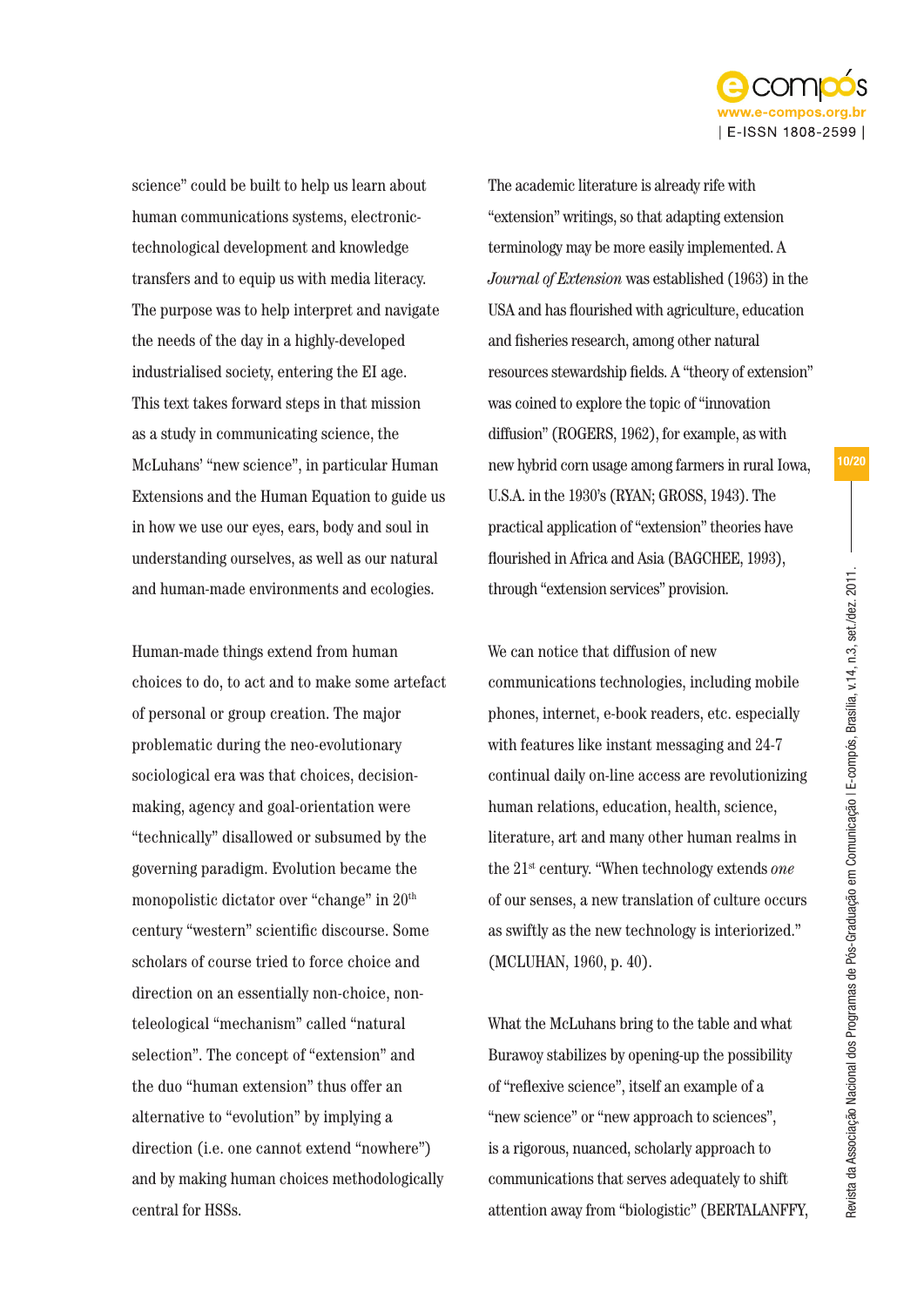

1950) approaches to humankind and toward culture, communication, language, religion and sociology. As E. McLuhan (2010, p. 7) says, "This equation includes you [i.e. human person] in it from the start." Such is the epitome of reflexive science and what brings communication to the forefront of social and cultural development and human self-understanding.

Communication, not biology is what most defines us as "human persons". In LoM, the McLuhans (1988, p. 116) make their focus on "communication" and "extension" abundantly clear: "[A]ll human artefacts are extensions of man, outerings or utterings of the human body or psyche, private or corporate. That is to say, they are speech, and they are translations of us, the users, from one form into another form: metaphors." The communicative turn comes when we realize that "the content is us," that "the sender is sent" and that "the medium is the message." These are Marx-sized eponyms for the EI age and confirm the importance M. McLuhan placed on the "fact of extension" when he was probing and provoking and from which he was drawing educational insight and traditional wisdom in the search for human extensions.

As E. McLuhan writes "Any particular technology imitates the structure of the mode of action, perception, thought, or memory that it extends." (2010, p. 15). Note please that this has already overturns the so-called "Cartesian cut", i.e. between the *res extensa* and the *res cogitans*,

one of the greatest dichotomies of the modern era. E. McLuhan (Ibid) continues, "All of our technologies extend our innate abilities to act, perceive, think, and remember. Since this is all we can do, this is what we ask technology to help us with. In brief, we make all our technologies in our image. They imitate us." It should be noted that E. McLuhan is not in any way deifying technology, as if it were "made in the image of God", but rather distinguishing that technology is "made in the image of man". Technology is a "human-made" thing, an "extension" of mankind.

E. McLuhan's (2010, p. 57-58) view of humanity is universalistic and not exclusive of peoples. He truly is a "global village" thinker, in the way that his father was. The way he writes encourages people to "turn a new leaf" in exploring other cultures and peoples, the way they communicate with one another and with "foreigners". "Our means of communication may well have developed sequentially, but now image, word, artifact, and writing are reintegrating." Again, E. McLuhan returns to themes that his father studied so carefully, in exploring the implosion or (re-)integration of forms and content in the transition from print to electronic-based communications systems.

# 5 Human Extension and Anthropic Thought in the Mainstream

The notion of Human Extension put forward in this paper focuses on communication and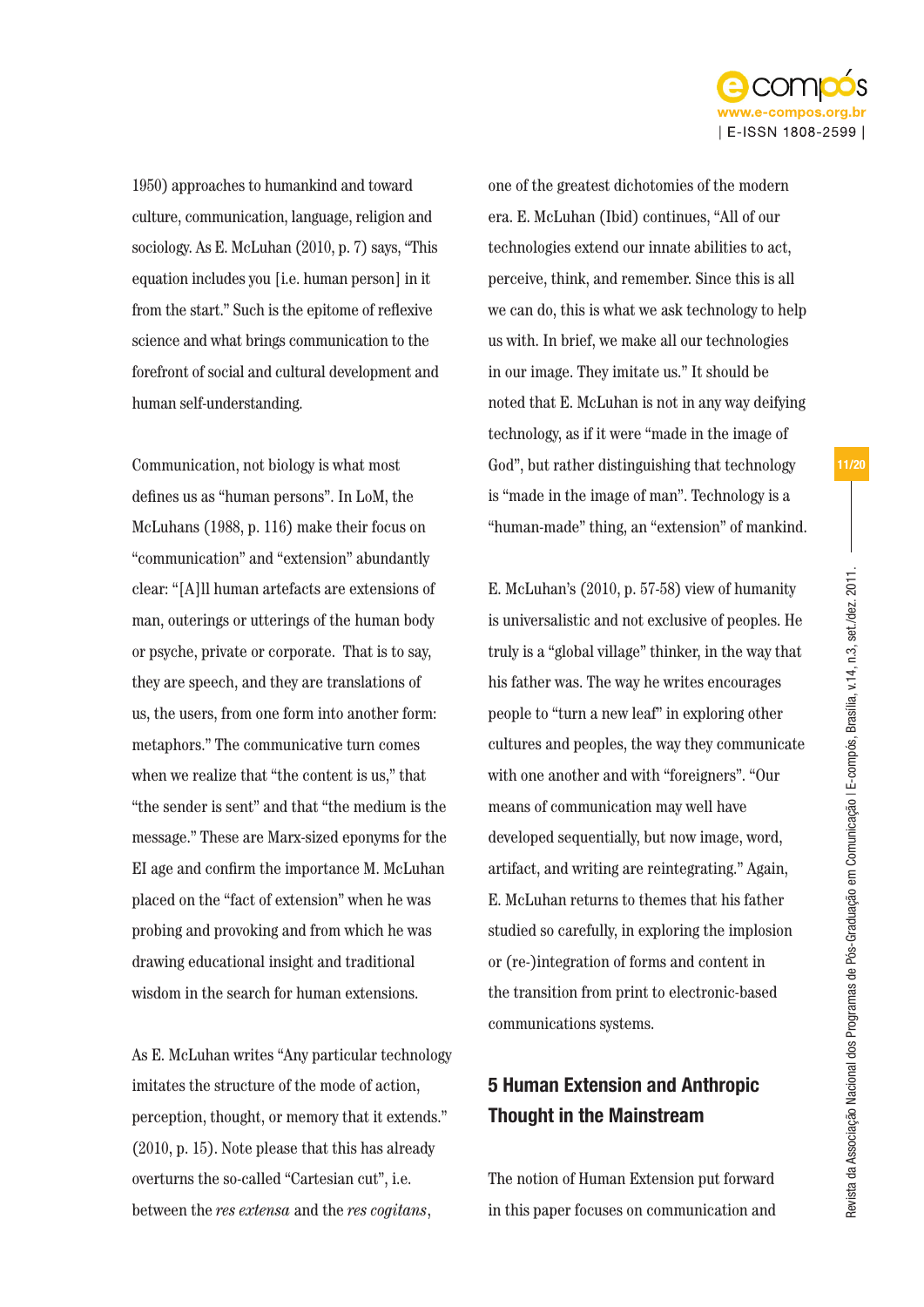

community, striving for a 'human standard' such as what E. McLuhan displays in *The Human Equation*. The three "anthropic" (FULLER, 2006) examples given, M. McLuhan's, Burawoy's and E. McLuhan's show how their special focus on human beings establishes a significant difference in method from those used in natural-physical sciences (NPSs). Instead of focussing on the physical or natural world these approaches all display "anthropic thought" as a re-humanizing view that focuses on human beings.

Let us now take closer note of the deep tradition, not just western but global, that E. McLuhan (2010, p. 71) taps into with his Human Equation. "The electric age obsolesces what we call civilization and returns us to Eden-in-reverse," he writes. "The development of technology originally expelled us from Eden; paradoxically, we cannot enter the new, electrically induced Eden without technology." So we humans are cursed by technology in some ways as we are blessed by it in others. We are reminded of humanity in the tools of our creation, which reflect our primordial human (anthropic/Adamic) "nature" or "character".

A. R. Wallace (1890) took pains to identify human "selection", the power of human choice, free will, to communicate, beyond mere "natural selection". This was his spiritual-humanitarian stand against Darwin's and T.H. Huxley's naturalistic agnosticism. To confess that "Adam" was not a real person, as many of Darwin's and

Huxley's followers have done, is tantamount nowadays to suggesting that humanity is in the process of being evolutionarily superseded by machines. To embrace Adam is to profess an anthropic understanding that no natural science is capable of superseding.

Human Extension helps rescue HSSs from dependency upon NPS methods and reestablishes proportional priority to the human, *anthropos*, at the core of the academic realm. It distinguishes appropriate conversation space for a category that is sovereign to the HSSs, the human person as a whole, along with their/our lives in society, actually, in plural societies that are always understood incompletely. Humanmade things are the positive-active echoes of tense-reflexive deliberations, resulting in the "extensions" of human choices and actions, which can be traced and sometimes measured through observation and analysis. This is what constitutes "human extension" as an appropriate topic for sociology and social-communications studies.

The Human Equation promotes this also by drawing upon all humanity as its thematic core, while acknowledging the "extensions of man[kind]" that were at the forefront of M. McLuhan's major contribution to thought. "Where early cultures used all of the human faculties intensely, for survival, our technologies have extended our ways of knowing so much that we have forgotten the true dimensions of our potential." (2010, p. 24) Here we see E.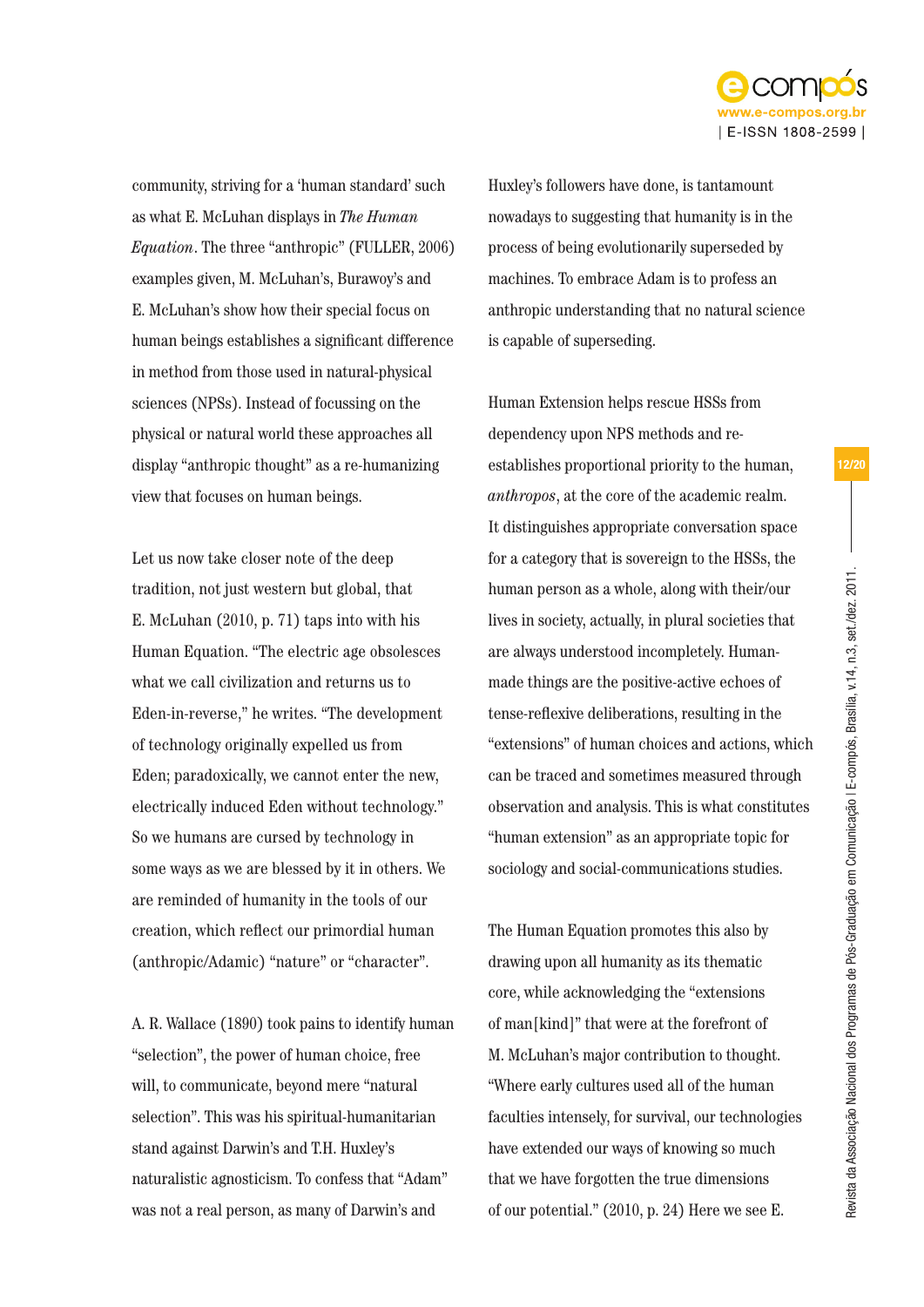

McLuhan's forward recognition from what his father displayed, by including the negativeopposite of "intensely", though there is no systematic approach to in-/ex- regarding human "tension" in the McLuhans' new social science.

Here we need to take a slight diversion into S. Fuller's work on anthropic thought to provide grounding. Fuller's notion of an "anthropic worldview" is one of the most provocative visions put forward in the realm of sociology in several decades. There is still much work to be done, but his focus on making a distinction between "anthropism", "anthropocentrism" and "anthropomorphism", is well-directed. By claiming that we can be anthropic thinkers while at the same time not "anthropocentric" or "anthropomorphic", Fuller creates a new discourse that re-establishes the "unique status" category for humans. To Fuller (2006, p. 206), it is the "anthropic worldview" that "values individual humans intrinsically by virtue of their common divine ancestry", which shows that "anthropic" need not be opposed to "spiritual" or "religious", but can be inclusive of or related cooperatively to both.

Indeed, both McLuhans and Burawoy highly support the drive for freedom of individual and collective interpretations in the context of finding greater depth and meaning in human existence, self-understanding and inter-personal relations than what have been possible with previous "positivistic" scientific paradigms or interpretive strategies. "Human ability has become the

biggest untapped resource of the planet", notes E. McLuhan (2010, p. 23). These three figures stand as champions for building on our innate human capacities, encouraging new potentials and exploring new possibilities for creative innovations and inventions.

The anthropists are out there, waiting for their turn at the podium, after the anti-humanitarian naturalists are finished. The new Section on Altruism and Solidarity proposed to the American Sociological Association is a shining example. Here is a mixed group of predominantly religious men and women cooperating on the task to wrest "altruism" back from anti-monotheistic scientists, most notably ethologists, zoologists and "evolutionary psychologists" who are also oftentimes known for being or self-labelled as "secular humanists" or "agnostics". The proposed new Section on "altruism" is invested in a nonkarmic based approach to value, which is a quest they feel it is important to make at this moment in the EI Age.

# 6 Closing Remarks

There is no inevitability as long as there is a willingness to pay attention to what is happening.  **M. McLuhuan, 1967**

On the scale of positivity or reflexivity, communications science is largely in the reflexive category. The question arises: How far are we to go in applying positive models of science in trying to solve reflexive problems of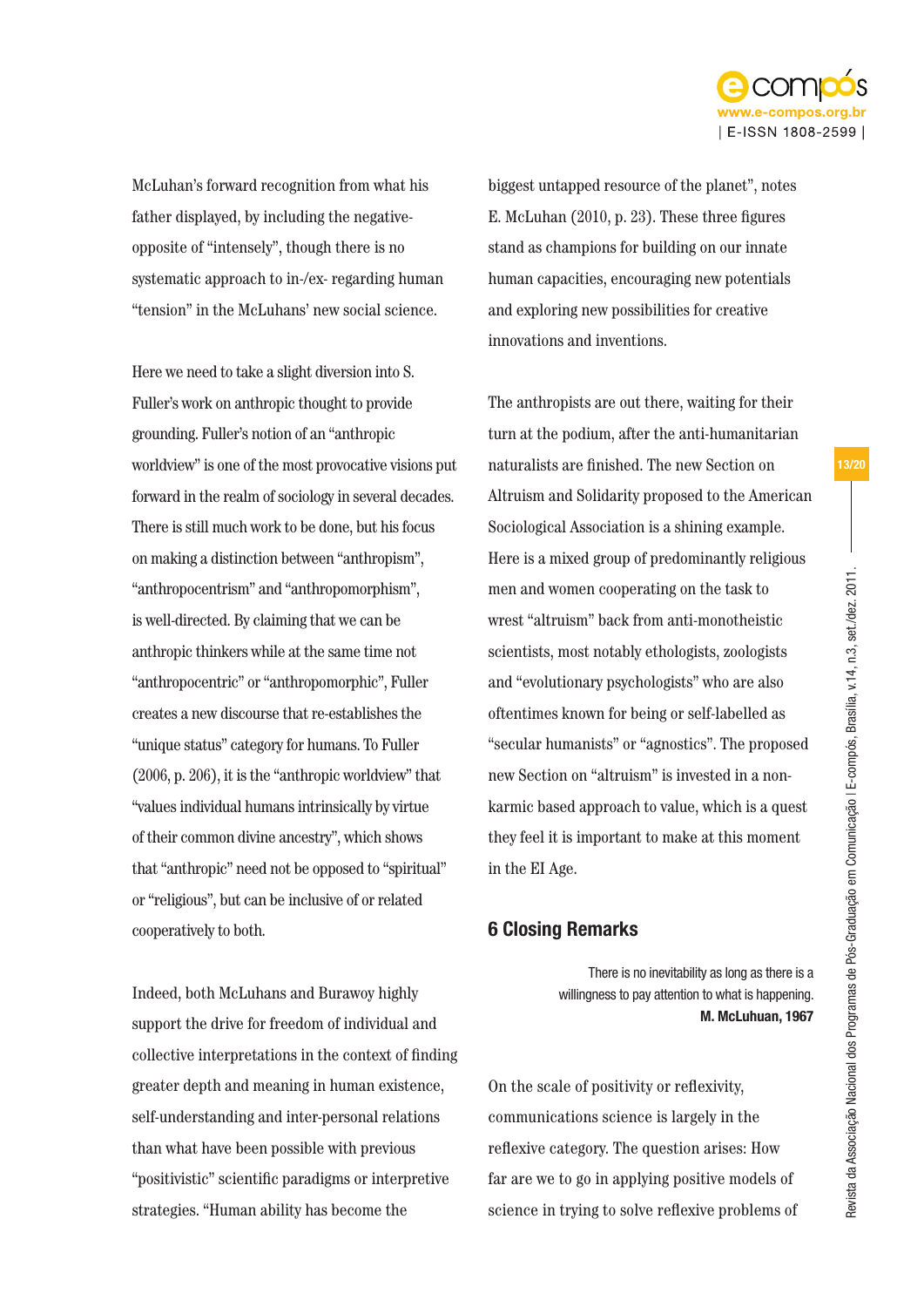

human communication and when do we need to discard positivism for the sake of our humanity? I am not proposing a grand theory to face all problems, but rather a simple methodological tool to understand human-social dynamics and statics in new light, with a McLuhan-inspired, Burawoy-supported "extension" vocabulary and methodology for HSSs.

E. McLuhan (1988, p. ix) claimed that the four effects, laws of media and tetrad method was "the single biggest intellectual discovery not only of our time, but of at least the last couple of centuries." Whether or not this estimation is accurate, the fact remains that we already see the McLuhans' projected communicative "revolution" going on around us, beside us and inside us at the same time these days. The interiorization of knowledge via ICTs is proof enough that "reflexivity" is something that goes hand-in-hand or ear-to-ear with the human extensions of the nervous system in the EI age.

Our goal in the years to come: establishing a gradient system to 'measure' human extensions as part of the human equation. This will contribute to re-examining the meaning of *anthropos* in HSSs, without the reductionism often presented in the natural-physical approaches to the human "animal". There are several new approaches that show promise in this regard, including the study of "social emergence" (SAWYER, 2005) and critical realist sociology (SMITH, 2010). Indeed, one could contend that a given "nation" or "people" is more "evolved"

in a physical sense, but that in many other ways it is (as a system) or they are as human beings relatively "under-extended". This way of thinking moves us beyond the insular, self-congratulatory thinking displayed by Talcott Parsons when he concluded that the USA is the "most evolved" civilisation in human history (1950s-70s).

While there is little space to go into detail other than to drop a suggestive hypothesis, here is my 4-square contribution to imagery and systematisation for interpreting Human Extension in the EI Age:

In terms of the "four effects", this model demonstrates Creation as Enhancement, Emergence as Reversal, Evolution as Obsolescence, and Pause (absence) as Retrieval. What this means is that "evolution" is a limited concept for communications studies. In other words, the notion of "evolutionary creation" is an obvious paradox that defies the anthropic tradition. Instead, the notion of 'human extension' allows scholars in the 21st century to consider more seriously the need to "think things out before we put them out." (1964, p. 57). We can now recognize that both gradual and rapid changes in human societies happen following or leading to meditative pauses or gaps in human communication and action. When we "extend" ourselves, we create something that did not exist before in spacetime; the extensions of mankind make us aware of ourselves and our "effects" in the universe.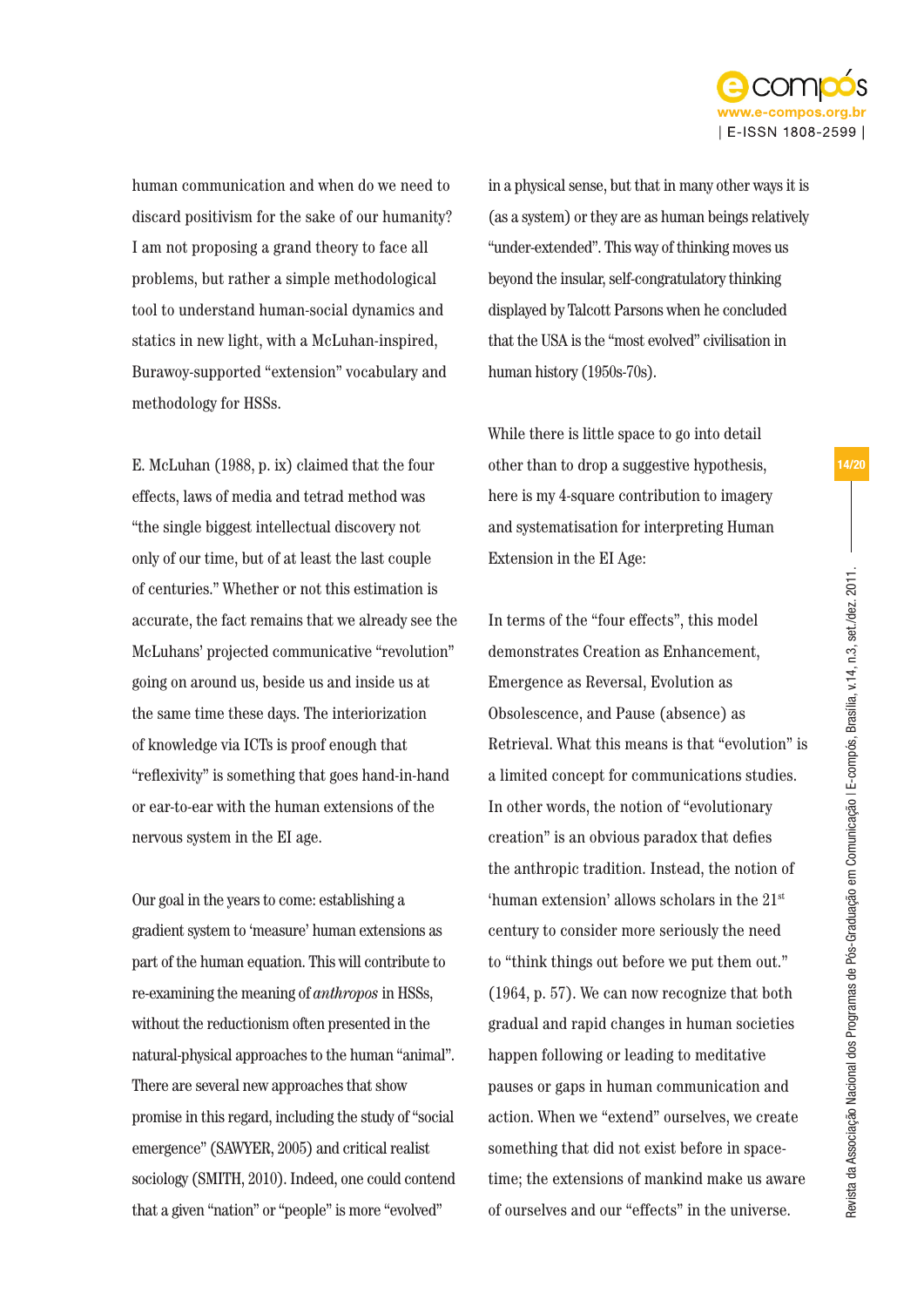

### Tetrad 4 Human Extension

| Creation               | Emergence |
|------------------------|-----------|
| Douco<br>енсел<br>auər | Evolution |

Burawoy is a mathematician, social anthropologist, ethnographer, sociologist who is "extending" himself globally, participating in dialogues with people all over the world during his current tenure as ISA president. He is an optimistic, charismatic figure to meet and in many ways an enchanting character. Though I still carry major reservations about his (Karl) Polanyian (neo-)Marxism and its materialist roots, it is approached as a Canadian through the lens of Russian-Soviet scientific history. The post-colonial British-USAmerican experience is therefore not a major hindrance to global communications about "extension" and the "extended" from various angles.

These are exciting times for sociologists globally, as the president is preaching "public sociology" like an evangelist<sup>7</sup> while the anti-clerical, antireligious spectres of red neo-Marxism and green neo-Darwinism continue to haunt the field (FULLER, 2006). What a third -ism thrown into the mix – extension-ism – may offer is a more appealing alternative: the possibility of discussing ways in which people are over-extended in addition to how we are under-extended in various

features of their/our societies, communities, selves. By providing an alternative, the Darwinists and Marxists are afforded new tools for scholarly discussion and with the rest of us can build a more integrative social approach.

When E. McLuhan (2010, p. 63) writes, "The Human Equation is a script of human evolution", it is because there is no adequate long-term theory of human development currently available to substitute for "evolution" as he writes it. The tradition of "development" studies, however, is prolific, secure and far more influential than the evolution paradigm in HSSs. The term "evolution" for M. and E. McLuhan just implies "over many generations" and does not mean that God did not create human beings in God's image, quite the contrary. An "afterevolutionary" approach to social and cultural change will provide an opportunity for reenchanting sociology and HSSs, enabling us to move beyond the shadow of doubt as to whether or not over-applying NPS methods into "outside" realms is still a credible option or a source of dehumanization.

Revista da Associação Nacional dos Programas de Pós-Graduação em Comunicação | E-compós, Brasília, v.14, n.3, set./dez. 2011.

Revista da Associação Nacional dos Programas de Pós-Graduação em Comunicação I E-compós, Brasília, v.14, n.3, set./dez. 2011.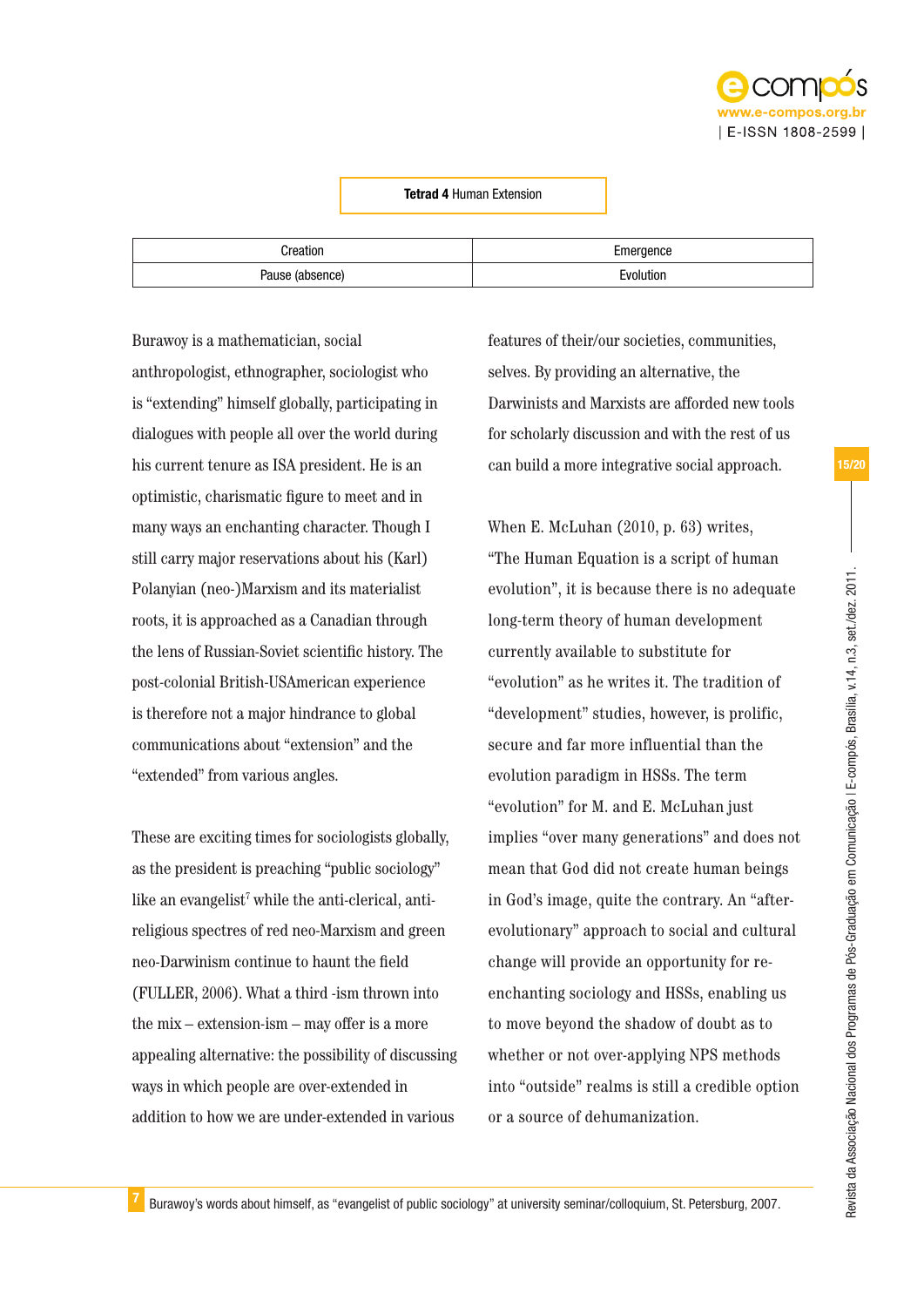

Nowadays, E. McLuhan continues to extend M. McLuhan and to build upon the tetradic approach with his new Human Equation. Indeed, we are reminded of the father, when M. McLuhan (1964, p. 236) wrote: "That which had been the first great extension of our central nervous system − the mass media of the spoken word − was soon wedded to the second great extension of the central nervous system − electric technology." In our evermore inter-connected and pluralistic EI age, the son responds, saying: "Language, religion, and technology in the electric age represent a simultaneous diversity that must somehow be unified. Global culture will, of necessity, rest on the Human Equation. Global culture is an environment, a cultural medium in which… all languages, customs, and tools will grow and adapt." (2010, p. 76).

Here we see signs of "media ecology", a duo coined by E. McLuhan, and then later championed by N. Postman, among others. Its meaning reveals continuity in the communications tradition with our biologicalhuman origins. But it also highlights a great divergence from secular trends, as if nature and spirit were "scientifically" severed. It speaks again of the Garden of Eden, as a spiritual place of human roots into which we are thrust back again to explore into the depths of our human consciousness so that we may contemplate ourselves today, as the City of Wires encloses around us.

Communications has an echo effect in every human community. The extensions of our communicative capacities as human beings create (new) intensions upon us, stresses, pressures, features, aspects, pros and cons, possibilities amongst us. How we meet them will define us, no matter where we are or what worldview plays the chorus as we each march on our communicative, personal and collective journeys of human life...extending.

## References

BAGCHEE, Aruna. Agricultural Extension in Africa. **World Bank Discussion Paper**, 231, 1993.

BARNETT, Homer **Innovation**: The basis of culture change. New York: McGraw Hill, 1953.

BERTALANFFY, Ludwig van. An Outline of General System Theory. **The British Journal for the Philosophy of Science**. v. 1, n. 2, p. 134-165, Aug. 1950.

BLAKE, W. **Jerusalem**: The Emanation of the Giant Albion. London: John Pearson [1804] 1877.

BURAWOY, Michael. **The Extended Case Method**: Four Countries, Four Decades, Four Great Transformations, and One Theoretical Tradition*.* Berkeley: University of California Press, 2009.

BURAWOY, Michael. The Critical Turn to Public Cociology. **Critical Sociology***,* v. 31, n. 3, p. 313–326, 2005a.

BURAWOY, Michael. For Public Sociology. **American Sociological Review**, n. 70, p. 4-28, Feb. 2005b.

BURAWOY, Michael. The Extended Case Method. **Sociological Theory**, v. 16, n. 1, March. 1998.

COUPLAND, Douglas. **Marshall McLuhan**. Toronto: Penguin Books, 2010.

EVENS, T.M.S.; HANDELMAN, Don. **The Manchester**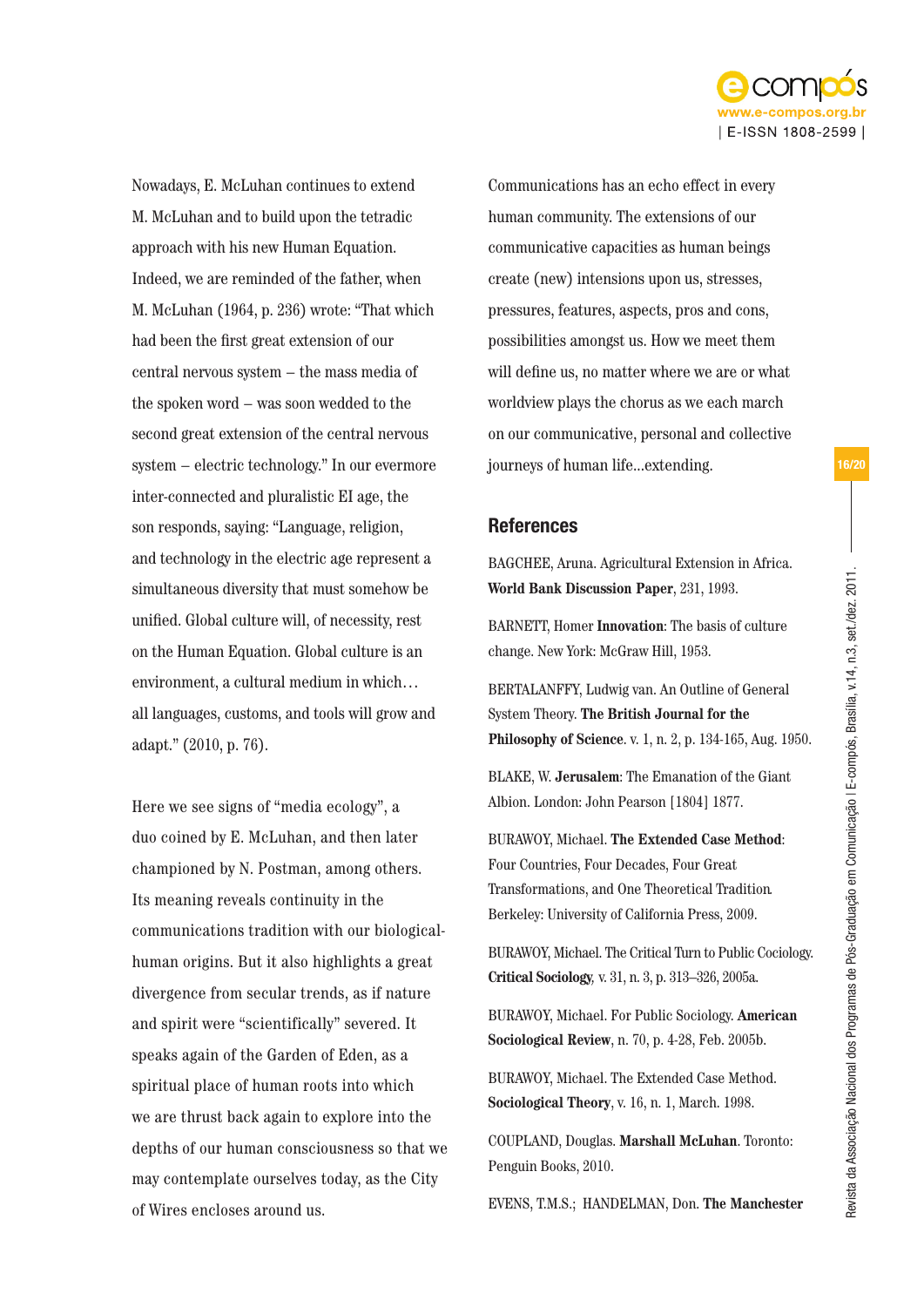

**School**: practice and ethnographic praxis in anthropology. New York: Berhhahn, 2006.

FULLER, Steve. Darwin's Original Sin: The Denial of Theology's Claim to Knowledge. **Internet Audio Lecture** given at Oxford University, January 20, 2009. http://www2.warwick.ac.uk/fac/soc/sociology/staff/ academicstaff/sfuller/fullers\_index/audio/regents\_ park\_college\_oxford -- 20\_jan\_09.wma

FULLER, Steve. **The New Sociological Imagination.**  London: Sage, 2006.

GLUCKMAN, Max. **Closed Systems and Open Minds**: The Limits of Naivety in Social Anthropology. Chicago: Aldine, 1964.

GLUCKMAN, Max. Ethnographical Data in British Social Anthropology. **Sociological Review**, v. 9, n. 1, p. 5-17, 1961.

GRASSMANN, Herman. **The Theory of Extension** (Ausdehnungslehre). American Mathematical Society, (2000, [1844, 1862].

 INNIS, Harold. **The Bias of Communication**. Toronto: University of Toronto Press, 1964.

KIRDINA, Svetlana*.* **Institutional Matrices and Development in Russia**. 2nd ed. Novosibirsk: (IEiOPP, SO, RAS), 2001. (In Russian)

LOGAN, Robert K. **Understanding New Media**: Extending Marshall McLuhan*.* New York: Peter Lang, 2010.

LONERGAN, Bernard **The Subject**. The Aquinas Lecture. Milwaukee: Marquette University Press, 1968.

MCLUHAN, Eric; CONSTANTINEAU, Wayne. **The Human Equation**. Illustrations by Heidi Overhill. Toronto: BPS Books, 2010.

MCLUHAN, Eric. Marshall McLuhan's theory of communication: The Yegg. **Global Media Journal – Canadian Edition**, v. 1, n. 1, p. 25-43, 2008.

MCLUHAN, Marshall; MCLUHAN, Eric. **Laws of** 

**Media**: the New Science [LoM]. Toronto: University of Toronto Press, 1988.

MCLUHAN, Marshall. **The Medium is the Massage**. San Francisco: Hardwired, 1967.

MCLUHAN, Marshall. **Understanding media**: The Extensions of Man. New York: McGraw-Hill, 1964.

MCLUHAN, Marshall. **The Medium and the Light**. Eric McLuhan ed. and Intro. Toronto: Stoddart Publishing, 1999.

MITCHELL, J. Clyde. Case and Situation Analysis. **Sociological Review**, n. 31, p. 187-211, 1956.

ROGERS, Everett. **Diffusion of innovations**. New York: Free Press, 1962.

RYAN, Bryce; GROSS, Neal C. The diffusion of hybrid seed corn in two Iowa communities. **Rural Sociology**, n. 8, p. 15-24, 1943.

SANDSTROM, Gregory. **Human Extension**: Before and After Socio-Cultural Evolution*.* Smashwords, 2011. Avaliable in: <http://www.smashwords.com/books/ view/87897>.

 SANDSTROM, Gregory. The Extension of 'Extension' OR the 'Evolution' of Science and Technology as a Global Phenomenon. In **Liberalizing Research in Science and Technology: Studies in Science Policy**. Eds. Nadia Asheulova, Binay Kumar Pattnaik, Eduard Kolchinsky, Gregory Sandstrom. St. Petersburg: Politechnika, pp. 629-655. 2010

 SANDSTROM, Gregory. The Problem of Evolution: Natural-Physical or Human Social? In: **Charles Darwin and Modern Biology**. Ed. Eduard Kolchinsky. St. Petersburg: , Nestor-History, 2010. p. 740-748.

 SANDSTROM, Gregory. Pieces of Evolution's Puzzle: A Social-Philosophical Perspective. **Vestnik** (Collection). Murmansk State Technical University, v. 11, n. 4, p. 553-562, 2008.

SANDSTROM, Gregory. The Extension of Evolution.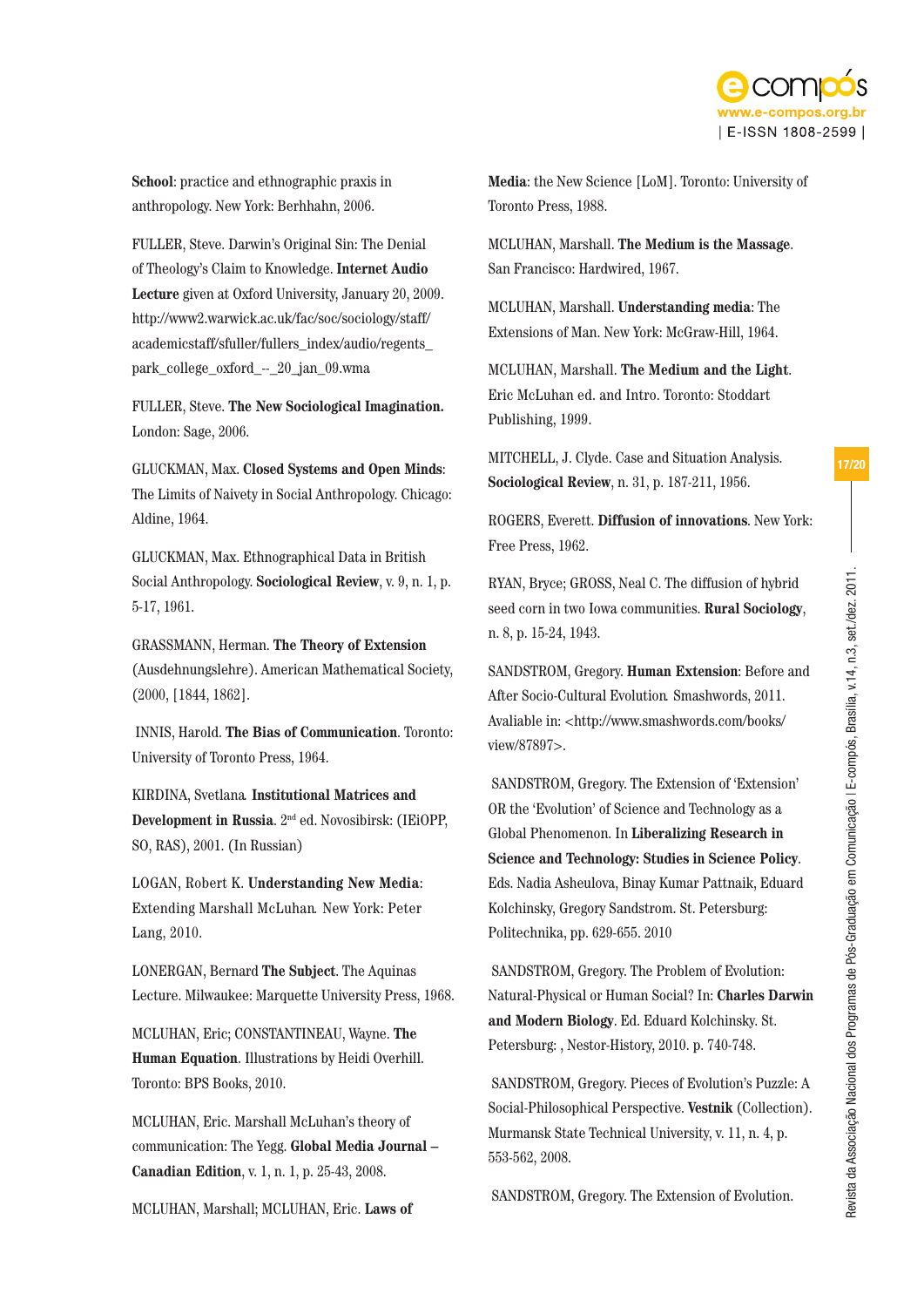

In: **Science, Ideology and Religion**. St. Petersburg: SRPh Publishing House, 2005. p. 114-127; 231-241 (In Russian and English – bilingual).

SAWYER, R. Keith. **Social Emergence**: Societies as Complex Systems*.* New York: Cambridge University Press, 2005.

SMITH, Christian. **What is a person?** Re-thinking humanity, social life and the moral good from the person up. Chicago: University of Chicago Press, 2010.

SOROKIN, Pitirim A. **The Reconstruction of Humanity.** Boston: Beacon Press, 1948.

TODES, Daniel. **Darwin without Malthus**: The Struggle for Existence in Russian Evolutionary Thought. New York: Oxford University Press, 1989.

VAN VELSEN, Jaap. The Extended Case Method and Situational Analysis. In: EPSTEIN, A. L. **The Craft of Social Anthropology**. London: Tavistock, 1967. p 129-149.

WALLACE, Alfred Russell Human Selection. **Fortnightly Review**, v. 48, 1890.

WHITEHEAD, Alfred North **Process and Reality**: An Essay in Cosmology. Corrected edition. Edited by David Ray Griffin and Donald, W. Sherburn (Ed.) New York: Free Press, 1979.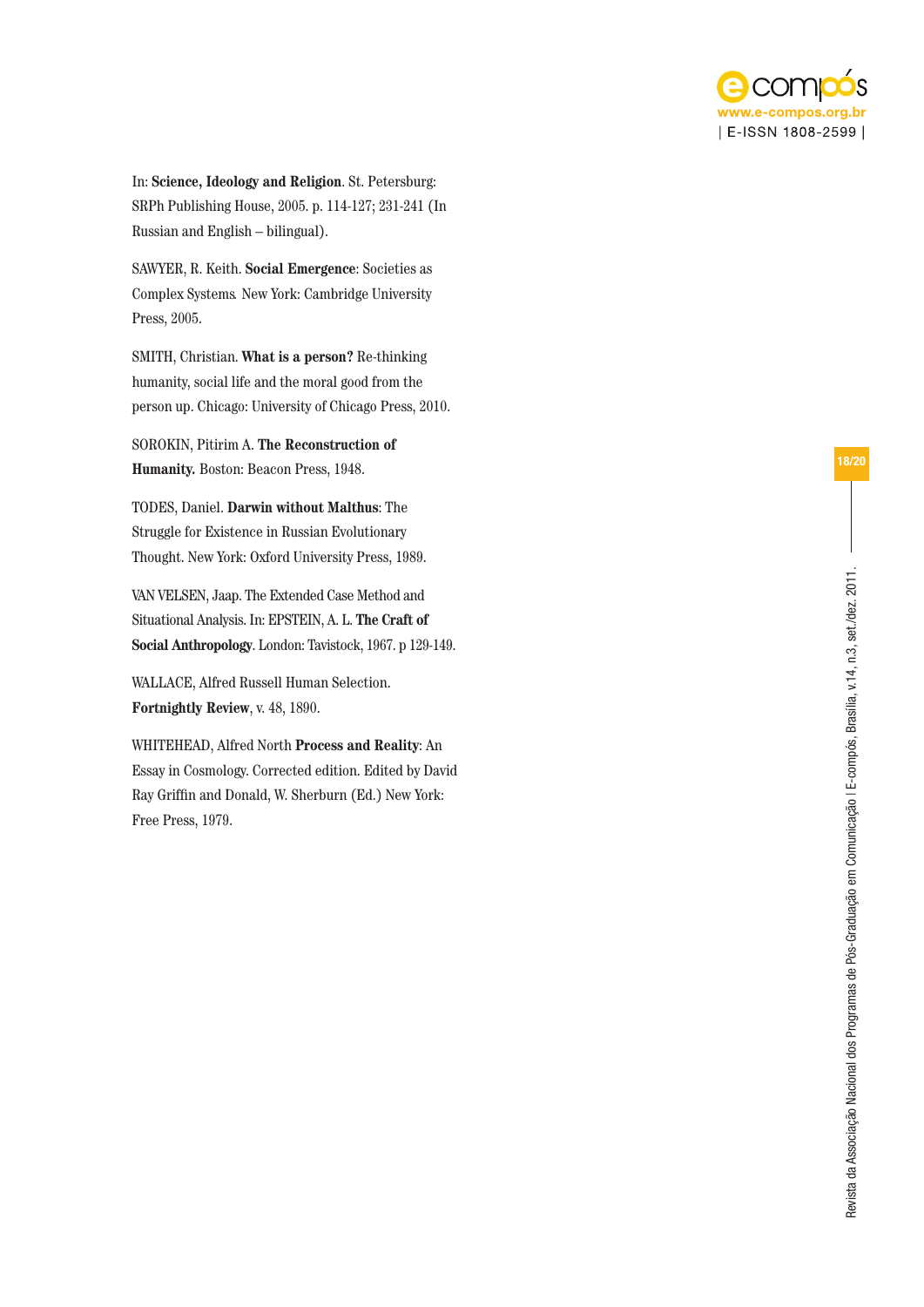

# McLuhan, Burawoy, McLuhan: A Extensão das Comunicações Antrópicas

Sobre a Equação Humana, o Método do Caso Estendido e a Extensão Humana

## Resumo

Uma das principais contribuições de Marshall McLuhan aos campos da cultura, tecnologia e comunicação foi a ideia de "extensões do homem", subtítulo de sua obra-prima Understanding media (1964). Aqui a ideia de "extensão humana" é explorada para aplicá-la às ciências humano-sociais, juntamente com a noção de "método do caso estendido" promovida por Michael Burawoy, atual Presidente da Associação Internacional de Sociologia (*International Sociological Association*), com suas origens na Escola de Antropologia Social de Manchester. O conceito de "extensão humana" é apresentado como abordagem alternativa à "evolução" de artefatos e é ligado ao trabalho em comunicação de Marshall e seu filho Eric, chegando até a ideia recente de uma "equação humana" geral.

## Palavras-chave

Marshall McLuhan, Michael Burawoy, Eric McLuhan, Extensão Humana, Método do Caso Estendido, Equação Humana, Escola de Comunicação de Toronto, Ciência Antrópico-Social, Ciência Natural-Física, Steve Fuller, Difusão da Inovação, Teoria da Extensão, Desumanização e Re-humanização, Abordagem Tetrádica, Éden às Avessas

# McLuhan, Burawoy, McLuhan: La Extensión de las Comunicaciones Antrópicas

Acerca de la Ecuación Humana, del Método de Caso Extendido y de la Extensión Humana

#### Resumen

Una de las principales aportaciones de Marshall McLuhan en los campos de la cultura, la tecnología y la comunicación fue la idea de "extensiones del hombre", subtítulo de su obra maestra Understanding Media (1964). Aquí la idea de "extensión humana" se explora para su aplicación a las ciencias humanas y sociales, junto con la noción de "método del caso extendido" promovida por Michael Burawoy, actual Presidente de la Asociación Internacional de Sociología (*International Sociological Association*), con sus orígenes en la Escuela de Antropología Social de Manchester. El concepto de "extensión humana" se presenta como un abordaje alternativo a la "evolución" de los artefactos y se conecta al trabajo de comunicación de Marshall y su hijo Eric, llegando a la idea reciente de una "ecuación humana" en general.

## Palabras clave

Marshall McLuhan, Michael Burawoy, Eric McLuhan, Extensión Humana, método del caso extendido, ecuación humana, Escuela de Comunicación de Toronto, Ciencia Antrópicosocial, Ciencia Natural-Física, Steve Fuller, Difusión de la Innovación, Teoría de la Extensión, Deshumanización y Re-humanización, Abordaje Tetrádico, Eden al revés

19/20

Received on: 07 October 2011 Approved on: 01 November 2011